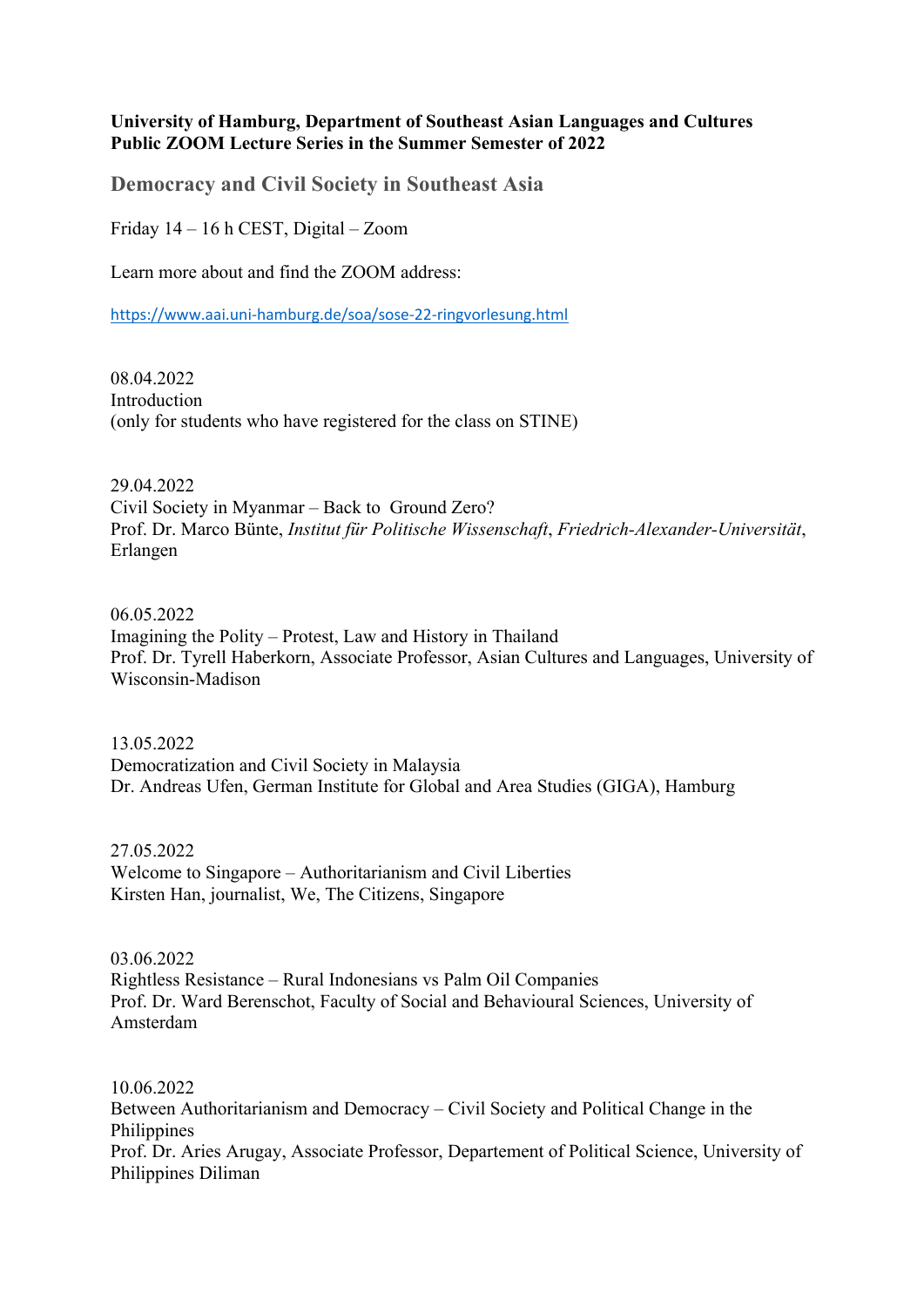17.06.2022

A Transition Interrupted? Peace, Politics, and Power in Cambodia Dr. Katrin Travouillon, Department of Political and Social Change at the Coral Bell School, Australian National University and *DFG-Kooperationsprojekt* "No access. How the State of Peacebuilding Archives Undermines Democracy", *Philipps-Universität* Marburg

#### 24.06.2022

The Political Landscape of Laos – an Overview Dr. Kearrin Sims, Development Studies, College of Arts, Society & Education, James Cook University, Australia

## 01.07.2022

Roundtable Discussion Arkar Oo, Bopha Phorn, and other representatives of the civil society in Southeast Asia

### 20.05.2022

Why History does not End – Vietnam's Politics from Comparative Perspective Prof. Dr. Pham Quang Minh, Faculty of International Studies, Vietnam National University, Hanoi

## Coordination Prof. Dr. Jörg Engelbert, Vietnamese Language and Culture / Jun.-Prof. Dr. Elsa Clavé, Austronesian Languages and Cultures

For technical questions: Melina Kaiser (melina.kaiser@hotmail.com)

*Asien-Afrika-Institut, Universität Hamburg*

# **Background**

The first Chancellor of the Federal Republic of Germany, Konrad Adenauer (1878-1967), was once quoted: "No democracy can survive without democrats." He referred to the short-lived Weimar Republic (1919-1933), and saw it as a lesson for the Second German Republic which he had helped to create.

Elections and parliaments are preconditions for a liberal Western democracy, but they alone are not enough. In many countries of the world, and indeed in the region of Southeast Asia, there are elections and political parties, but there is often no such thing as a "democratic culture", for instance the acceptance of electoral defeats, the guarantees of the rights of the opposition and of political, ethnic, religious and other minorities, the freedom of the press, the rule of law which is above politics, political neutrality and non-interference of the armed forces, or a fair distribution of power and resources between the center and the regions.

The so-called Democracy Index of the British journal The Economist is one of several other academic attempts to give a quantitative picture about the situation of democracy in the world.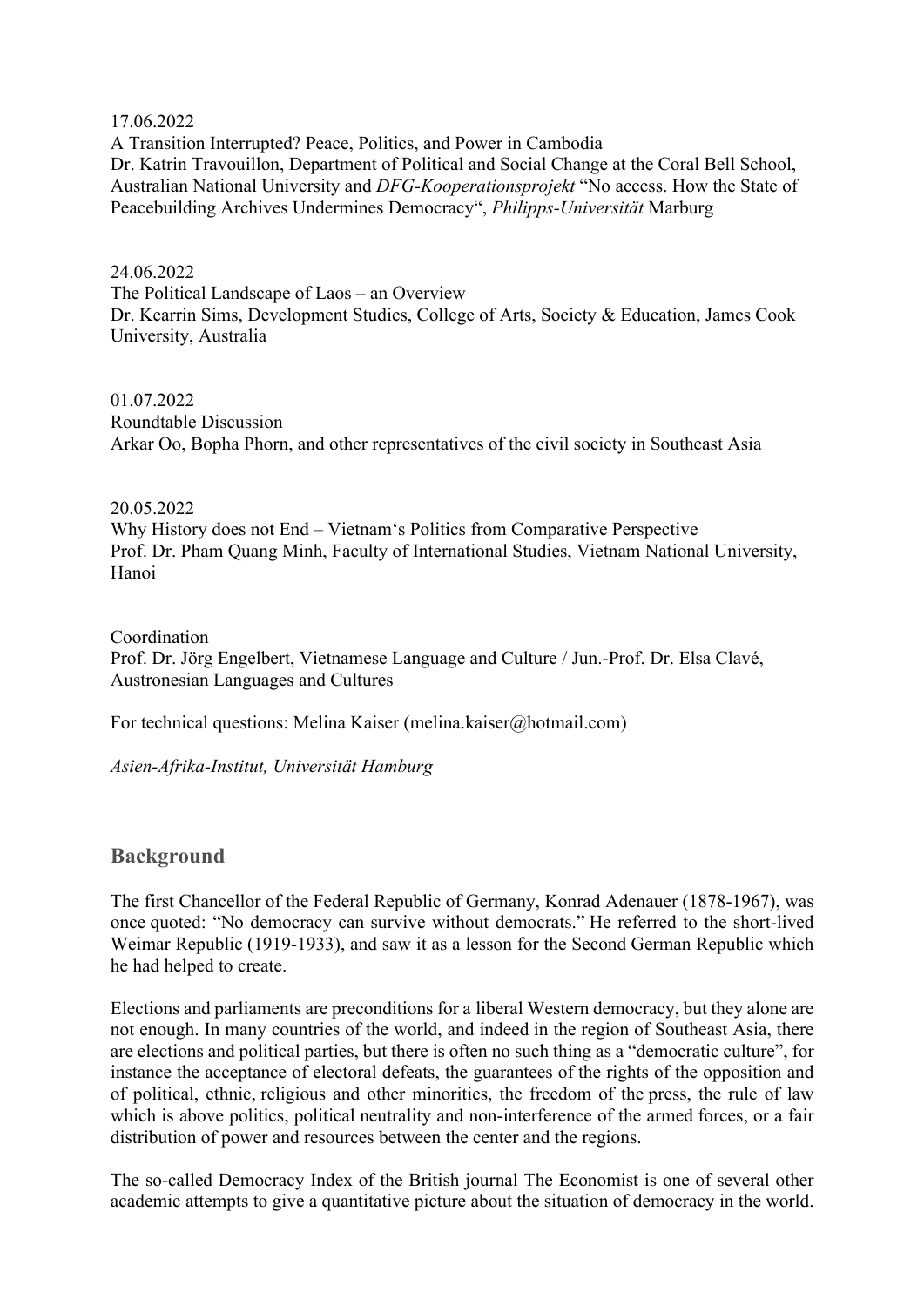It is established on a regular basis by the Economist Intelligence Unit, and it analyses the election processes, the degree of pluralism, the functioning of the government, political participation, and civil rights. The highest score is ten (Norway: 9.81 points, 2020), the lowest zero (North Korea: 1.08 points, 2020).

The eighth survey of 2020 listed 167 countries in the world. Only 23 of them were called "full democracies" (2006: 28), 52 are "flawed democracies" (2006: 53), 35 "hybrid regimes" (2006: 31), and 57 "authoritarian regimes" (2006: 55). Only 8.4 % of the world population live in the first group (2006: 16.8 %), 41.0 % in the second (2006: 31.6 %), 15 % in the third (2006: 18.6 %) and 35.6 % in the fourth (2006: 32.9 %). A comparison of the figures from 2006 and 2020 seems to be, at first glance, sobering, and apparently reveals the lacking progress of democracy since 2006.

According to this index, none of the Southeast Asian countries was in the first group in 2020. From Asia, only Taiwan (9th rank), Japan (21) and South Korea (23) can be found there. Malaysia (39), the Philippines (55), Indonesia (64), Thailand (73) and Singapore (74) were listed in the second group. There was no hybrid regime (third group), but there are several authoritarian regimes (fourth group): Cambodia (130), Myanmar (135), Vietnam (137), and Laos (161). East Timor was not mentioned. China, of course, is fully authoritarian (151), but the USA, astonishingly, were listed in the second group (25), between France (24) and Portugal (26), Estonia (27), Israel (27) and Italy (29). Greece is only ranked in the 37th position, two places higher up than Malaysia.

In other words: According to this survey, Southeast Asia does not yet have a single fully developed democracy, but it is catching up with Europe when it comes to the question of "flawed" democracies. What could be the reasons? Is this situation a reflection of the overall very positive socio-economic development of this region during the last decades or does it point to the imperfection of these regimes after so many years of successful development? Or could it mean that the so-called development dictatorships (like Japan until 1945, China, Vietnam or Singapore) are more successful than "flawed democracies"?

Perhaps it could mean, indeed, that despite the recent backlashes in Thailand and Myanmar (military coups in 2014 and 2020, respectively), the overall picture is not too gloomy, and the glass is perhaps more half-full than half-empty. Anyway, the transition from an authoritarian to a fully developed democratic system is more of a marathon than a sprint run, as the examples of France (1789-1871) and Germany (1848-1949) exemplify

The Ringvorlesung (cycle of lectures) attempts to discuss these questions on a thematical basis. We will look especially, how democracy starts, and how it is developing on the grass-root level of civil society.

Questions could be, among others: Are there labor and other professional unions, and what is their role and place? Are there discrepancies between cities and country-sides, between the capital and the regions, between low and highlands? Are women active and equal in the economy, society and in politics? What is the situation regarding religious freedom and ethnic minorities? Are environmental and citizens initiatives active and successful?

The political parties, what are they: "Kopfparteien" (head parties), organized around one person, one family, or one regional patronage system, or have they a discernable program, ideological and political differences? How is the burning question of corruption dealt with? Is the judiciary